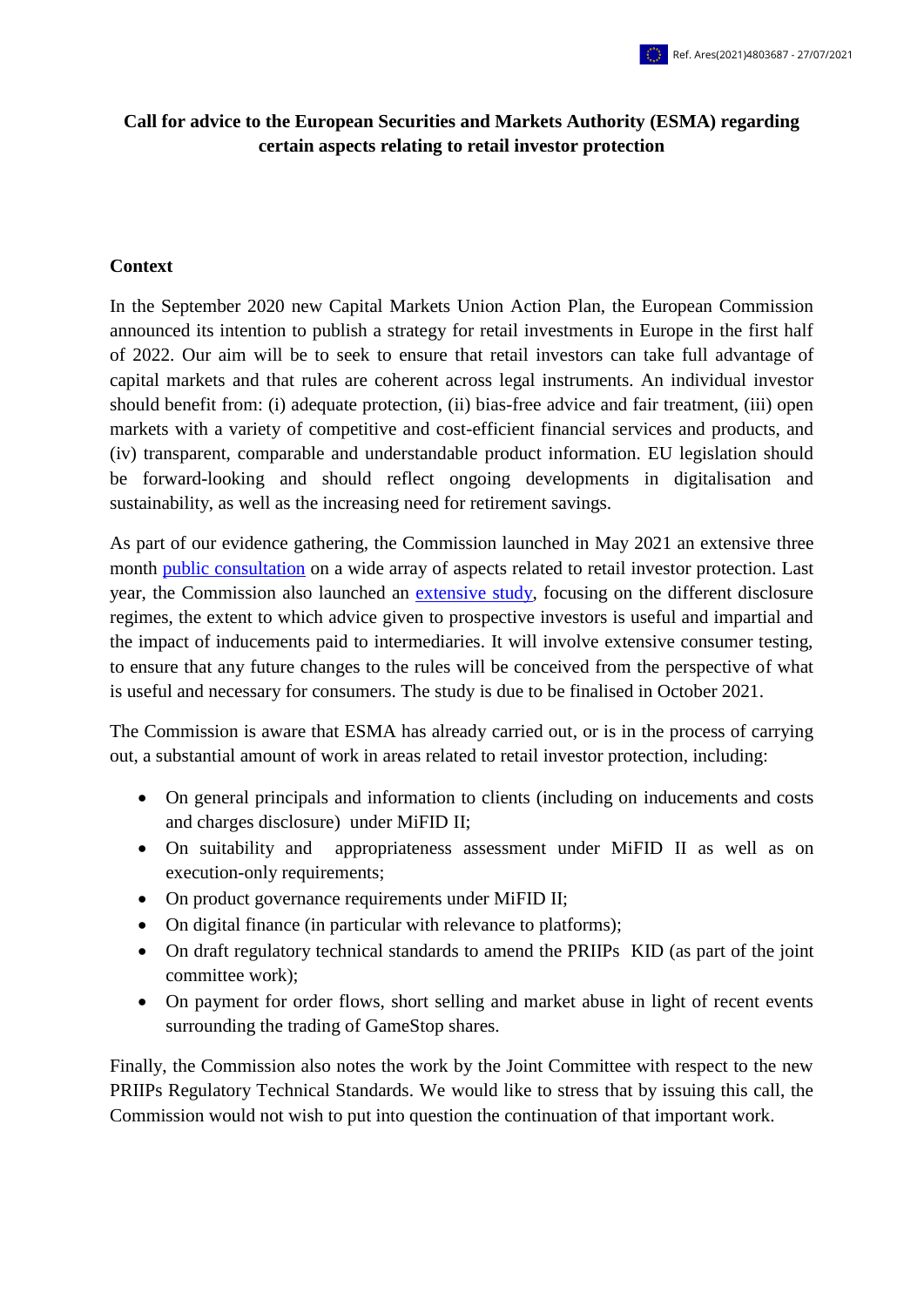### **Scope of the request to ESMA**

With this Call for Advice, and with a view to assisting the Commission in the preparation of legislative proposals implementing aspects of the retail investment strategy, the Commission invites ESMA to provide advice on a number of focused areas:

- **Addressing and enhancing investor engagement with disclosures**: identification of any significant overlaps, gaps, redundancies and inconsistencies across investor protection legislation that might have a detrimental effect on investors (i.e. which might confuse or hamper decision-making or comparability), in addition to those already identified and addressed by the recent PRIIPS level 2 work, how the different legal frameworks fit together and options as to how to remedy any identified shortcomings. We would especially appreciate to receive a supervisor's perspective on these issues, and in particular how and whether the current rules help retail investors to take well-informed investment decisions. In addition, it would be helpful to understand what might be considered the vital information that a retail investor should receive. We would also invite ESMA to reflect on how the rules work from a retail investor perspective - including on whether they have fully attained the objective of ensuring that consumers can make informed choices and adequately reflect behavioural insights, avoid information overload and overly complex information, and the specific challenges for different types of products. Conversely, are there areas where investors may not receive adequate and accurate, streamlined and clear information and in an appropriately standardised form, before investing, and are there any potential blind spots?
- **Drawing out the benefits of digital disclosures:** an assessment of how regulatory disclosures and communications can work best for consumers in a digital, and in particular smartphone, age, and proposed options as to how existing rules might be adapted, such as allowing layered information.
- **Assessing the risks and opportunities presented by new digital tools & channels**: an assessment of both risks and opportunities with respect to retail investing stemming from both the increasing availability of digital tools and the increasing levels of direct investor participation, in particular via online trading platforms and robo advisors. It would consider in particular whether the existing regulatory requirements continue to be appropriate given these new risks, with a focus on the efficiency of safeguards such as best execution requirements and risk warnings provided to clients (e.g. as in the GameStop case). This assessment would, in addition, explore whether and how far value chains should be 'opened' up by the sharing of specific investor data amongst investment firms and third party providers, and how far new markets for services, such as advice via platforms, might be expected to develop, bearing in mind, on the one hand, the need to protect investor rights, but also to bring down cost and allow for innovation in products and services.